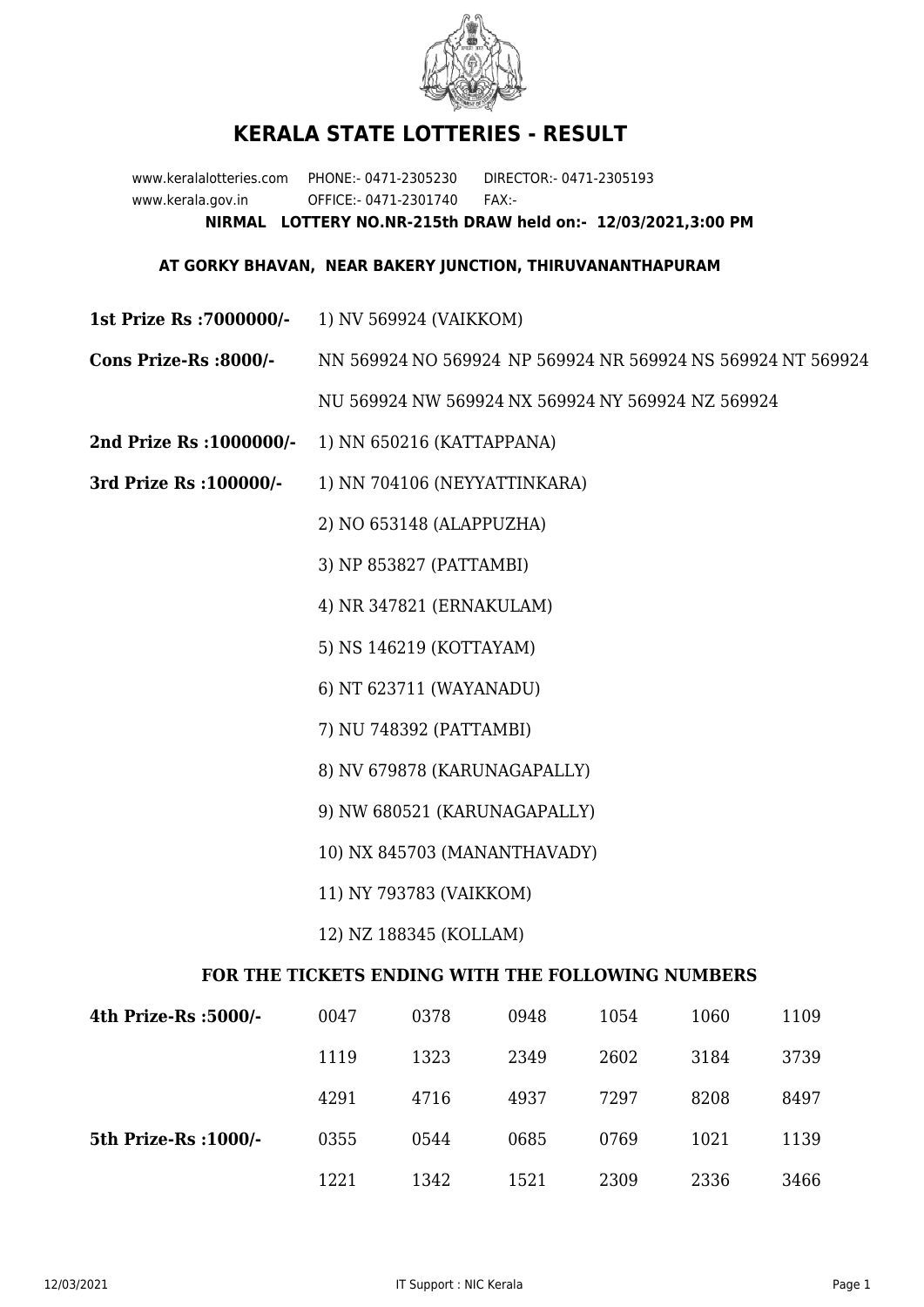|                      | 3678 | 3809 | 3825 | 4101 | 4143 | 4158 |
|----------------------|------|------|------|------|------|------|
|                      | 4388 | 4608 | 6124 | 6149 | 6163 | 6846 |
|                      | 7158 | 7282 | 7305 | 7498 | 7825 | 7947 |
|                      | 8145 | 8237 | 8619 | 8850 | 9008 | 9359 |
| 6th Prize-Rs :500/-  | 0043 | 0228 | 0235 | 0304 | 0558 | 0731 |
|                      | 0999 | 1237 | 1330 | 1535 | 1604 | 1611 |
|                      | 1707 | 1925 | 2000 | 2259 | 2305 | 2534 |
|                      | 2643 | 2711 | 2861 | 3029 | 3032 | 3071 |
|                      | 3098 | 3412 | 3630 | 3668 | 3895 | 3903 |
|                      | 3916 | 4006 | 4253 | 4616 | 4727 | 5026 |
|                      | 5095 | 5110 | 5477 | 5590 | 5910 | 5956 |
|                      | 5991 | 6261 | 6273 | 6286 | 6431 | 6950 |
|                      | 7465 | 7567 | 7704 | 7723 | 7798 | 7909 |
|                      | 8147 | 8153 | 8168 | 8195 | 8321 | 8385 |
|                      | 8626 | 8735 | 8801 | 9026 | 9299 | 9343 |
|                      | 9477 | 9493 | 9533 | 9893 |      |      |
| 7th Prize-Rs : 100/- | 0011 | 0019 | 0098 | 0263 | 0317 | 0353 |
|                      | 0387 | 0487 | 0564 | 0613 | 0642 | 0675 |
|                      | 0698 | 0713 | 0714 | 0811 | 0858 | 0873 |
|                      | 0914 | 0965 | 1106 | 1143 | 1384 | 1391 |
|                      | 1406 | 1497 | 1641 | 1699 | 1788 | 1984 |
|                      | 2100 | 2166 | 2311 | 2562 | 2576 | 2580 |
|                      | 2589 | 2867 | 2890 | 2959 | 2988 | 3005 |
|                      | 3063 | 3189 | 3214 | 3290 | 3376 | 3403 |
|                      | 3404 | 3592 | 3610 | 3640 | 3684 | 3756 |
|                      | 4221 | 4248 | 4270 | 4287 | 4645 | 4842 |
|                      | 4843 | 4885 | 4905 | 4953 | 5011 | 5241 |
|                      | 5506 | 5533 | 5578 | 5667 | 5871 | 5895 |
|                      | 6019 | 6024 | 6070 | 6170 | 6325 | 6506 |